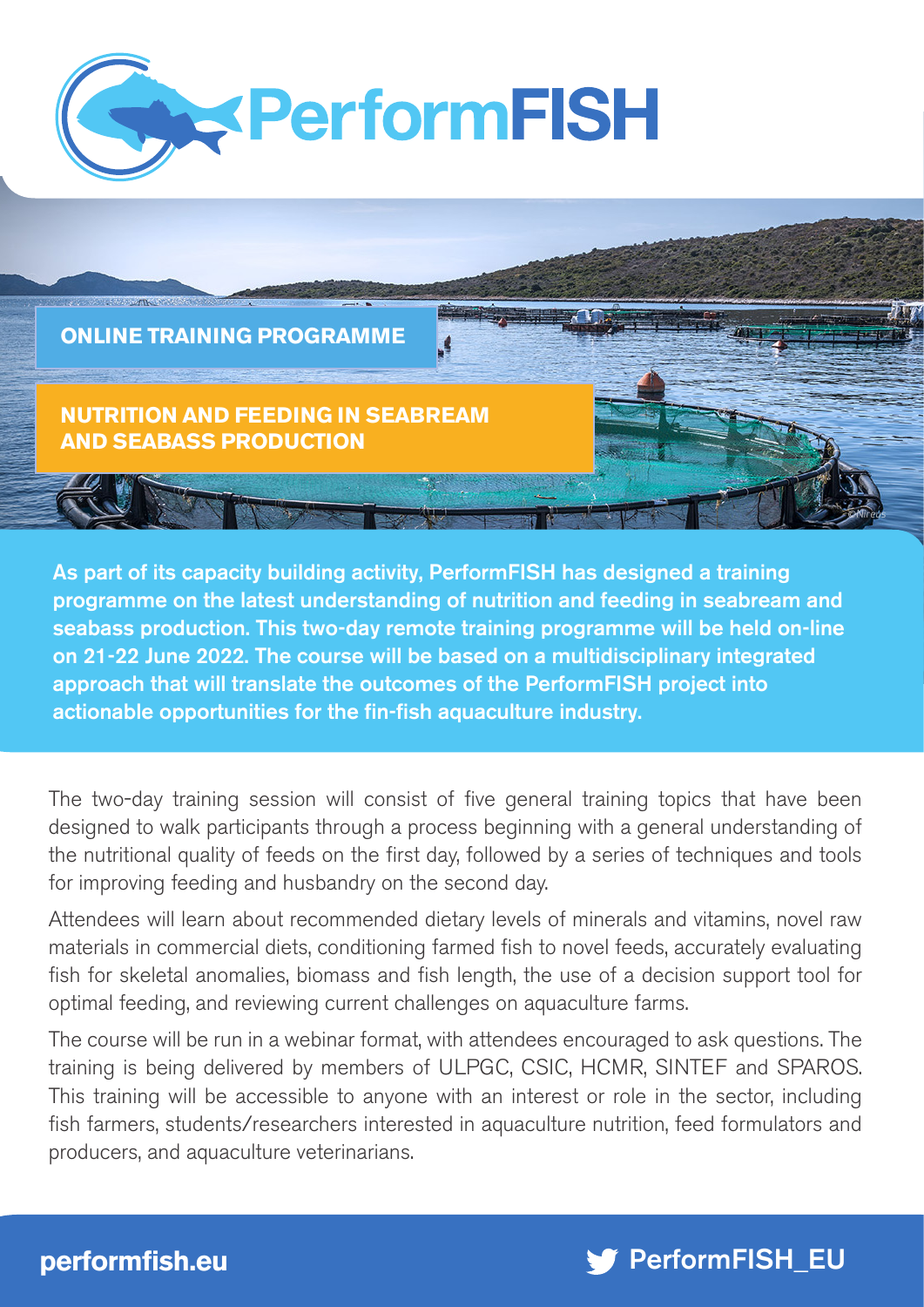## **Detailed information**

| <b>Organiser</b>                 | <b>PerformFISH</b>                                                                                                                                                                                                                                                                                                       |  |
|----------------------------------|--------------------------------------------------------------------------------------------------------------------------------------------------------------------------------------------------------------------------------------------------------------------------------------------------------------------------|--|
| <b>Contents</b>                  | Dietary levels of minerals, dietary levels of vitamins, detecting vitamin nutritional status, novel<br>raw materials in fishfeed, minimising anti-nutrients, skeletal anomaly evaluation, conditioning<br>for novel feeds, biomass estimation, fish length estimation, FEEDEST, European Sea Bream,<br>European Sea Bass |  |
| <b>Instructors</b>               | ULPGC, CSIC, HCMR, SINTEF, SPAROS                                                                                                                                                                                                                                                                                        |  |
| <b>Target</b><br><b>Audience</b> | Fish farmers, students/researchers interested in aquaculture nutrition, feed formulators and<br>producers and aquaculture veterinarians.                                                                                                                                                                                 |  |
| <b>Location</b>                  | Online, an invitation to join the session will be sent to registrants.                                                                                                                                                                                                                                                   |  |
| Date and<br><b>Time</b>          | June 21-22, 2022. 09.15-16.00 CEST                                                                                                                                                                                                                                                                                       |  |
| <b>Registration</b><br>deadline  | 20 June 2022. Register here: forms.gle/D9Z1TiS394nySF4C6                                                                                                                                                                                                                                                                 |  |
| <b>Fees</b>                      | Attendance is free of charge as these sessions are organised by PerformFISH                                                                                                                                                                                                                                              |  |
| <b>Language</b>                  | English                                                                                                                                                                                                                                                                                                                  |  |

## **Day 1: Threshold of nutritional quality of feeds**

| <b>Time CEST</b> | <b>Session</b>                                                                                                                 | <b>Speaker</b>                                           |  |
|------------------|--------------------------------------------------------------------------------------------------------------------------------|----------------------------------------------------------|--|
| 9.15             | <b>Welcome Session</b>                                                                                                         | Daniel Montero (ULPGC)                                   |  |
| 9.30             | Recommended dietary levels of minerals for<br>sea bream                                                                        | David Dominguez (ULPGC)                                  |  |
| 10.00            | Recommended dietary levels of vitamins for<br>sea bream                                                                        | David Dominguez (ULPGC)                                  |  |
| 10.30            | Altered patterns of intestinal gene expression<br>by vitamin nutritional status in sea bream                                   | Jaume Pérez-Sánchez (CSIC)<br>Josep Calduch-Giner (CSIC) |  |
| 11.00            | Coffee break                                                                                                                   |                                                          |  |
| 11.30            | Recommended dietary levels of minerals for<br>sea bass                                                                         | Eleni Foudoulaki (HCMR)<br>Ioannis Nengas (HCMR)         |  |
| 12.00            | <b>Question and Answer Session I</b>                                                                                           |                                                          |  |
| 12.30            | Lunch                                                                                                                          |                                                          |  |
| 14.00            | Novel raw materials in commercial diets for<br>seabream                                                                        | Marta Carvalho (ULPGC)                                   |  |
| 14.30            | Novel raw materials in commercial diets for<br>seabass                                                                         | Eleni Foudoulaki<br>(HCMR)                               |  |
| 15.00            | Is it possible to minimizing the negative<br>effects of antinutrients in plant-based diets<br>for European sea bass juveniles? | Henry Morgane (HCMR)<br>Fountoulaki Eleni (HCMR)         |  |
| 15.30            | Question and Answer Session II                                                                                                 |                                                          |  |
| 16:00            | <b>Training End</b>                                                                                                            |                                                          |  |



This project has received funding from the European Union's Horizon 2020 research and innovation programme under Grant Agreement no. 727610 (PerformFISH). This output reflects the views only of the author(s), and the European Union cannot be